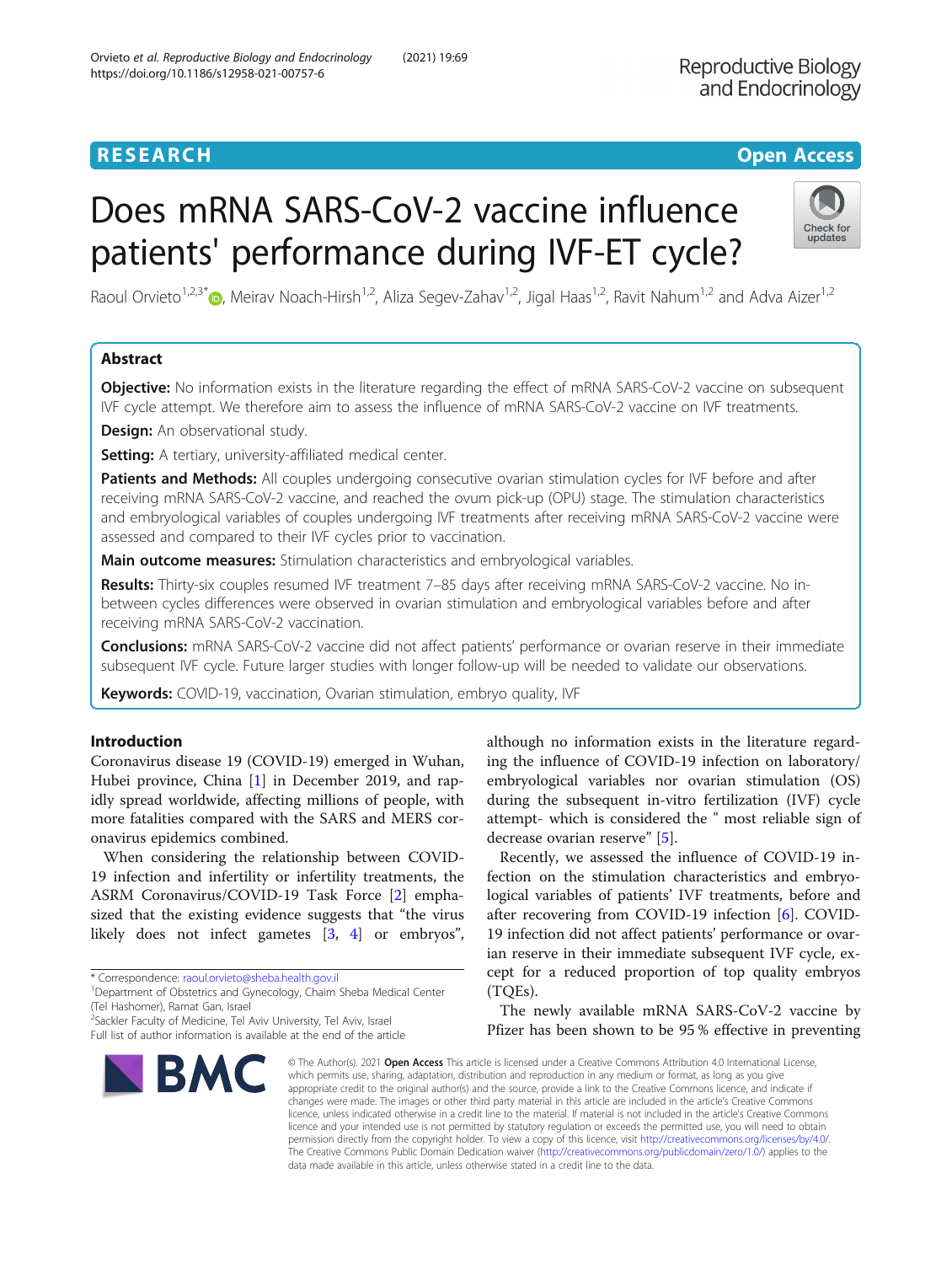SARS-CoV-2 infection a week following the second dose, with a favorable safety profile in a 2-month median follow up time [[7\]](#page-3-0). It was shown to elicit high SARS-COV2 neutralizing antibody titers alongside high antigen specific CD8 + and Th1 type CD4 + T cell response. Prompted by the aforementioned observations, unfounded claims in the popular media linked a possible correlation between the SARS-CoV-2 vaccine and potential infertility. Currently, there is no information in the medical literature to confirm or dispute these unfounded claims. The aim of this observational study was to investigate the effect of BNT162b2 SARS-CoV-2 vaccination on OS characteristics and the embryological variables during the IVF treatment post COVID-19 infection, in order to aid both fertility specialists counselling and their patients in their decision-making process.

### Patients and methods

The study population consisted of all couples undergoing consecutive OS for IVF, before and following the second dose of the vaccination, and reached the ovum pick-up (OPU) stage. The study was approved by the institutional research ethics board of Sheba Medical Centre.

Data on patient age and infertility-treatment-related variables were collected from the files. Embryological/laboratory variables of the IVF cycles were assessed and compared between the patients' IVF cycle before and following the second dose of the vaccination. Embryos classification was based on the individual embryo scoring parameters according to pre-established definitions [[8\]](#page-3-0). A TQE was defined as seven or more blastomeres on day 3, equally-sized blastomeres and  $\leq 10\%$ fragmentation.

Following a positive pregnancy test, ongoing pregnancies were confirmed by presence of gestational sac with fetal heart rate on ultrasound at 6–8-week gestation.

Statistical analysis was performed with paired-Student's t-test and Chi square, as appropriate. Results are presented as means  $\pm$  standard deviations;  $p < 0.05$ was considered significant.

#### Results

Of all couples who underwent IVF cycle treatments in our centre before the COVID-19 pandemic, in 36, both partners received the two doses of the vaccination. None of the couples suffered from co-morbidities (e.g. diabetes, obesity, HTN, asthma, cardiac disease). The interval between the time of the second vaccine to the date of the subsequent IVF treatment cycle was 7–85 days.

Patients clinical characteristics and the details of their IVF cycle attempts, before and after the mRNA SARS-CoV-2 vaccine, are shown in Tables 1 and [2.](#page-2-0) There were no differences between the cycles in the length of OS,

Table 1 Patients' baseline clinical characteristics

|                                                                           | Female          | Male            |
|---------------------------------------------------------------------------|-----------------|-----------------|
| Number of patients                                                        | 36              | 36              |
| Mean interval between OPU cycles / Sperm test (months)                    | $5.2 \pm 6.1$   | $4.2 \pm 4.9$   |
| (Range)                                                                   | $(1 - 24)$      | $(0-23)$        |
| Mean interval between Second Vaccination to OPU cycle / Sperm test (days) | $32.6 \pm 17.5$ | $33.3 \pm 14.9$ |
| (Range)                                                                   | $(7 - 85)$      | $(7 - 85)$      |
| Age, years (mean $\pm$ SD)                                                | $37.3 \pm 4.6$  | $40.1 \pm 4.8$  |
| Gravida (mean $\pm$ SD)                                                   | 2 ± 1.5         | $- - -$         |
| Para (mean $\pm$ SD)                                                      | $0.9 \pm 0.9$   |                 |
| Smoking (%)                                                               | 3/36(8.3)       |                 |
| BMI, Kg/m <sup>2</sup> (mean $\pm$ SD)                                    | $26.3 \pm 5.4$  |                 |
| Mean basal FSH IU/L (mean ± SD)                                           | $8.2 \pm 3.8$   |                 |
| Mean basal LH IU/L (mean $\pm$ SD)                                        | $5.1 \pm 2.5$   |                 |
| Type of infertility                                                       |                 |                 |
| Male (%)                                                                  | 6/36(16.7)      |                 |
| Tubal (%)                                                                 | 1/36(2.8)       |                 |
| Endometriosis (%)                                                         | 4/36(11.1)      |                 |
| Unexplained infertility (%)                                               | 4/36(11.1)      |                 |
| Ovulatory disorder (%)                                                    | 1/36(2.8)       |                 |
| Uterine factor (%)                                                        | 1/36(2.8)       |                 |
| Others (%)                                                                | 26/36 (72.2)    |                 |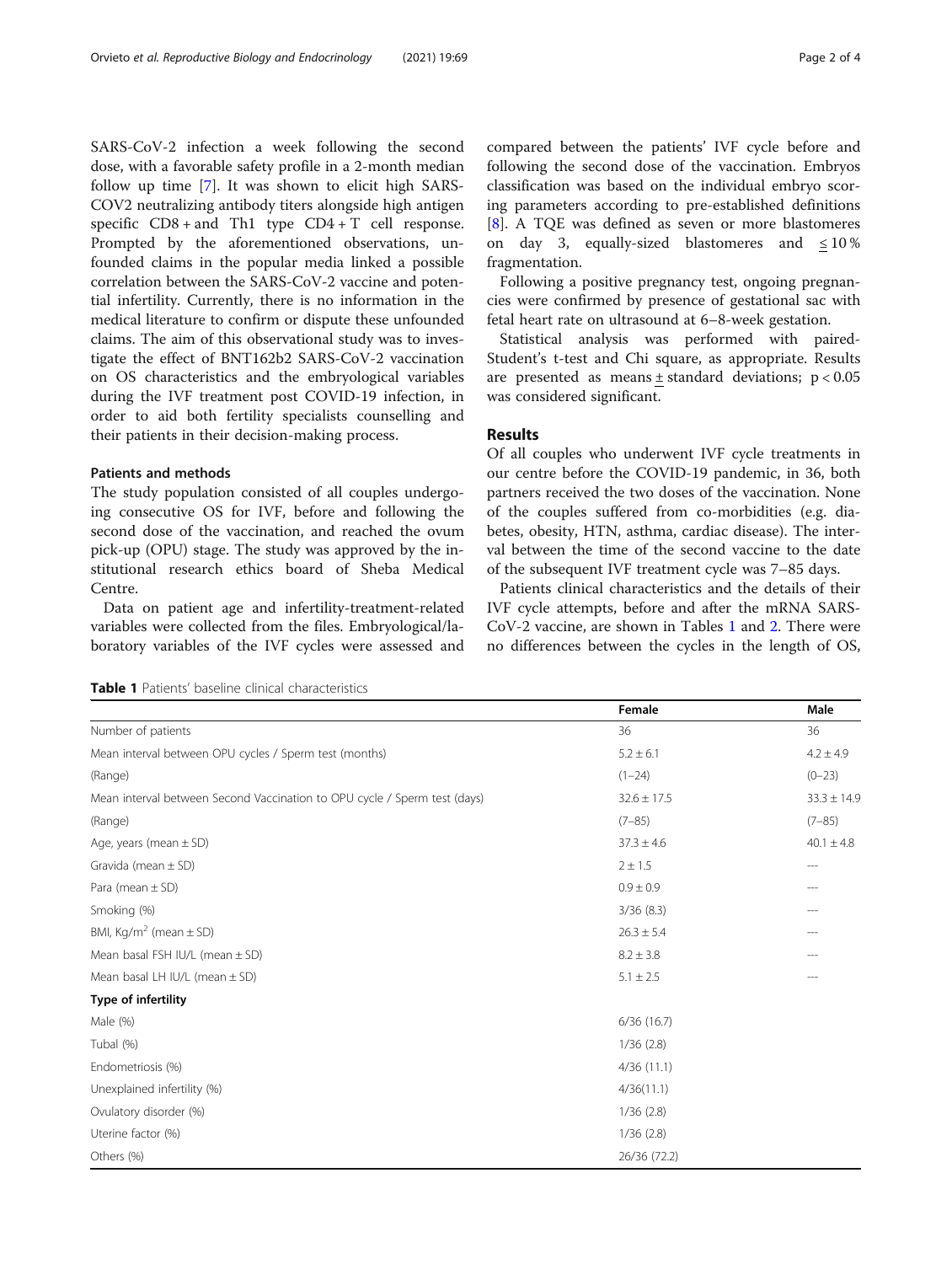<span id="page-2-0"></span>Table 2 Patients' OS variables and IVF cycle laboratory characteristics Pre/Post Covid-19 Vaccination

|                                                             | <b>Pre Vaccination</b> | <b>Post Vaccination</b> | P-value   |
|-------------------------------------------------------------|------------------------|-------------------------|-----------|
| Antagonist Protocol (%)                                     | 34/36 (94.4)           | 35/36 (97.2)            | <b>NS</b> |
| Duration of stimulation (days)                              | $10.7 \pm 2.6$         | $10.8 \pm 2.2$          | <b>NS</b> |
| Total FSH dose used, IU (mean $\pm$ SD)                     | $3802 \pm 1956$        | $3906 \pm 1565$         | <b>NS</b> |
| Mean peak estradiol levels pmol/L (mean $\pm$ SD)           | $6041 \pm 4052$        | $7708 \pm 7640$         | <b>NS</b> |
| Mean peak progesterone levels $nmol/L$ (mean $\pm$ SD)      | $2.3 \pm 1.8$          | $2.2 \pm 1.2$           | <b>NS</b> |
| Mean # of Oocytes per OPU (mean $\pm$ SD)                   | $9.7 \pm 6.7$          | $10.1 \pm 8$            | <b>NS</b> |
| Mean # of MII per OPU (mean $\pm$ SD)                       | $7.94 \pm 5.7$         | $8.0 \pm 6.5$           | <b>NS</b> |
| Mean # of MII / # of oocytes retrieved (mean $\pm$ SD)      | $0.83 \pm 0.1$         | $0.78 \pm 0.2$          | <b>NS</b> |
| Mean # of 2PN per OPU (mean $\pm$ SD)                       | $6.44 \pm 5.0$         | $6.5 \pm 5.8$           | <b>NS</b> |
| Mean # of 2PN/ # of oocytes retrieved (mean $\pm$ SD)       | $0.69 \pm 0.2$         | $0.63 \pm 0.2$          | <b>NS</b> |
| Mean # of TQE per OPU (mean $\pm$ SD)                       | $2.8 \pm 2.7$          | $2.8 \pm 3.3$           | <b>NS</b> |
| Mean # of TQE/ # of 2PN(mean $\pm$ SD)                      | $0.40 \pm 0.3$         | $0.40 \pm 0.2$          | <b>NS</b> |
| Semen volume (mL) (mean $\pm$ SD)                           | $3.0 \pm 1.4$          | $3.2 \pm 1.7$           | <b>NS</b> |
| Sperm concentration (Millions)(mean $\pm$ SD)               | $72.4 \pm 61.5$        | $80.2 \pm 55.7$         | <b>NS</b> |
| Sperm % motility (mean $\pm$ SD)                            | $56 \pm 22$            | $54 \pm 20$             | <b>NS</b> |
| Pre-wash total motile sperm count, millions (mean $\pm$ SD) | $134 \pm 169$          | $146 \pm 159$           | <b>NS</b> |

total dose of gonadotropin used, nor the peak estradiol and progesterone levels (Table 2).

Furthermore, no differences were observed in the number of oocytes and mature oocytes retrieved, fertilization rate, TQE and the ratio of TQEs per number of 2PN, or semen analyses (Table 2).

No patients conceived in the IVF treatment cycle before receiving the vaccine, while 3 pregnancies were recorded in the 10 patients who underwent embryo transfer (30 % per transfer) in the cycle following mRNA SARS-CoV-2 vaccination.

#### **Discussion**

In the present study we observed no influence of mRNA SARS-CoV-2 vaccine on patients' performance during their immediate subsequent IVF cycle, reflecting no detrimental effects of the vaccine on patients' ovarian reserve, nor the developing gametes/embryos, with an acceptable pregnancy rate (30 % per transfer).

To date, damage to the female reproductive system in COVID-19 patients has not been reported. There is indirect evidence that COVID-19 might affect female fertility by attacking ovarian tissue and granulosa cells, and decreasing ovarian function and oocyte quality. Moreover, COVID-19 might damage endometrial epithelial cells and affect early embryo implantation [[9](#page-3-0)–[12](#page-3-0)]. A recent study by our group could not demonstrate any effect of COVID-19 infection on the OS characteristics and embryological variables of patients' IVF treatments, except for a reduced proportion of top quality embryos.

Since folliculogenesis and spermatogenesis are complex and dynamic processes involving multiple

endocrine cells and numerous signals that have been estimated to span > 3 months  $[13, 14]$  $[13, 14]$  $[13, 14]$  $[13, 14]$  $[13, 14]$ . The COVID-19 infection, by its known ability to activate the release large amounts of pro-inflammatory cytokines and precipitate and sustain an aberrant systemic inflammation [\[15](#page-3-0)], might also interfere with these processes, resulting in abnormal gametes (oocytes and sperms), with the consequent production of low quality embryos.

Following mRNA SARS-CoV-2 vaccine, we could not observe any detrimental effect on OS characteristics, embryological variables nor the proportion of top quality embryos. These might be explained by the lesser degree of systemic inflammation induced by the vaccine, with modest effect on folliculogenesis and spermatogenesis.

In the present study, we could not demonstrate any detrimental effect of mRNA SARS-CoV-2 vaccine on ovarian reserve/ oocytes pool, as reflected by the similar response to OS- which is considered the " most reliable sign of decrease ovarian reserve [[5\]](#page-3-0). Moreover, since the IVF treatment attempts were conducted 7–85 days post vaccination, when the retrieved gametes during these cycles were exposed to the mRNA SARS-CoV-2 vaccine induced systemic inflammation during their development, in contrast with active infection [[6\]](#page-3-0), any potential inflammatory environment following the vaccine did not interfere with the intricate complex processes of folliculogenesis and spermatogenesis.

Regarding the effect of COVID-19 on the male reproductive system, this issue is even more controversial. While 5 studies failed to detect the presence of COVID-19 viral RNA in the semen samples of patients with active or resolving infection [\[16](#page-3-0)–[20\]](#page-3-0), one study identified